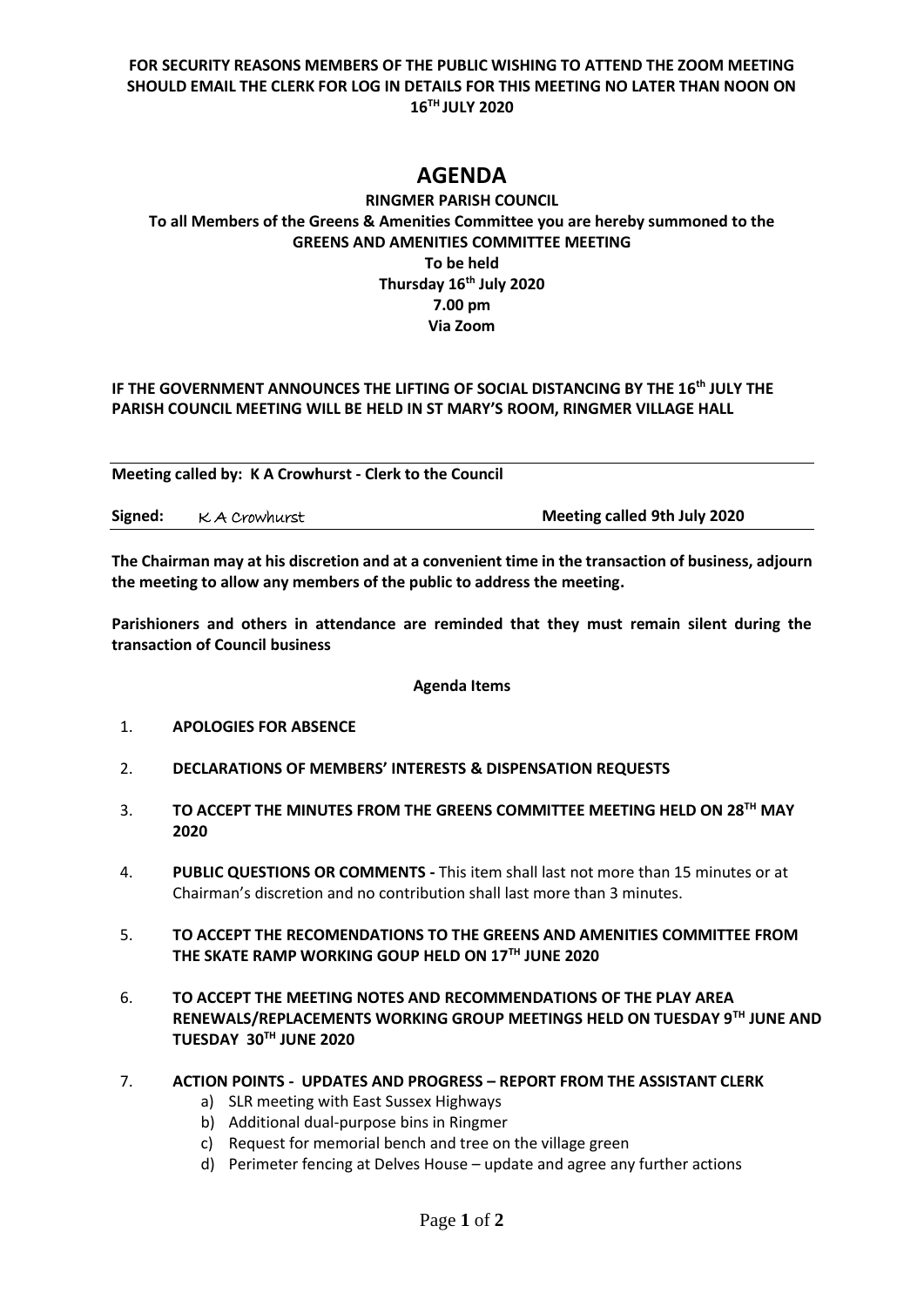## **FOR SECURITY REASONS MEMBERS OF THE PUBLIC WISHING TO ATTEND THE ZOOM MEETING SHOULD EMAIL THE CLERK FOR LOG IN DETAILS FOR THIS MEETING NO LATER THAN NOON ON 16TH JULY 2020**

#### 8. **CORRESPONDENCE FOR NOTING OR ACTION**

a) To consider any correspondence after this agenda has been published – for noting or action

#### 9. **VILLAGE GREEN**

a) Skate Ramp on the Village Green. Update and to agree any further actions.

## 10. **PLAY AREAS**

- a) Repair or renewal of play equipment arising from annual inspection reports Progress update and agree any further actions
- b) Re-opening of play areas
- 11. **OPEN SPACES -** To consider any matters relating to open spaces for actions or decision
	- a) Sadlers Way
	- b) Middleham Close
	- c) Gote Lane
	- d) Rushey Green

# 12. **RELOCATION OF SKATE RAMP**

- a) Progress to date including a visual image
- b) To review the consultation period previously proposed and agree how to engage with young people
- c) To delegate authority to work alongside the Clerk to prepare and submit a briefing paper outlining consultation method to ensure all residents of Ringmer can take part in the consultation
- d) To agree a timeframe for the above
- e) To identify a cost centre from the Greens Committee Budget to offset the costs of the consultation
- f) Funding bid to Joint Action Group for £500 completed
- g) Expression of interest for CIL Funding to Lewes District Council

# 13. **AMENITY MATTERS**

- a) Support for the Community Woodland Funding and any other support
- b) To request a licence from East Sussex Highways
- c) To confirm the locations
- d) To identify budget
- e) Bus Shelter quotations **Exclusion of the press and public**

# 14. **ALLOTMENT MATTERS**

- a) Recent thefts
- b) Waiting list
- c) Review of the rules and regulations
- d) Management of other Allotments in the Parish

## 15. **ANY REPORTS ON GREENS OR AMENITY MATTERS (BY LEAVE) – NOT DECISION OR DISCUSSION**

## 16. **URGENT ITEMS (CHAIRMANS DISCRETION) OR ITEMS FOR REFERRAL TO NEXT AGENDA OR APPROPRIATE COMMITTEE**

17. **CLOSE OF THE MEETING**